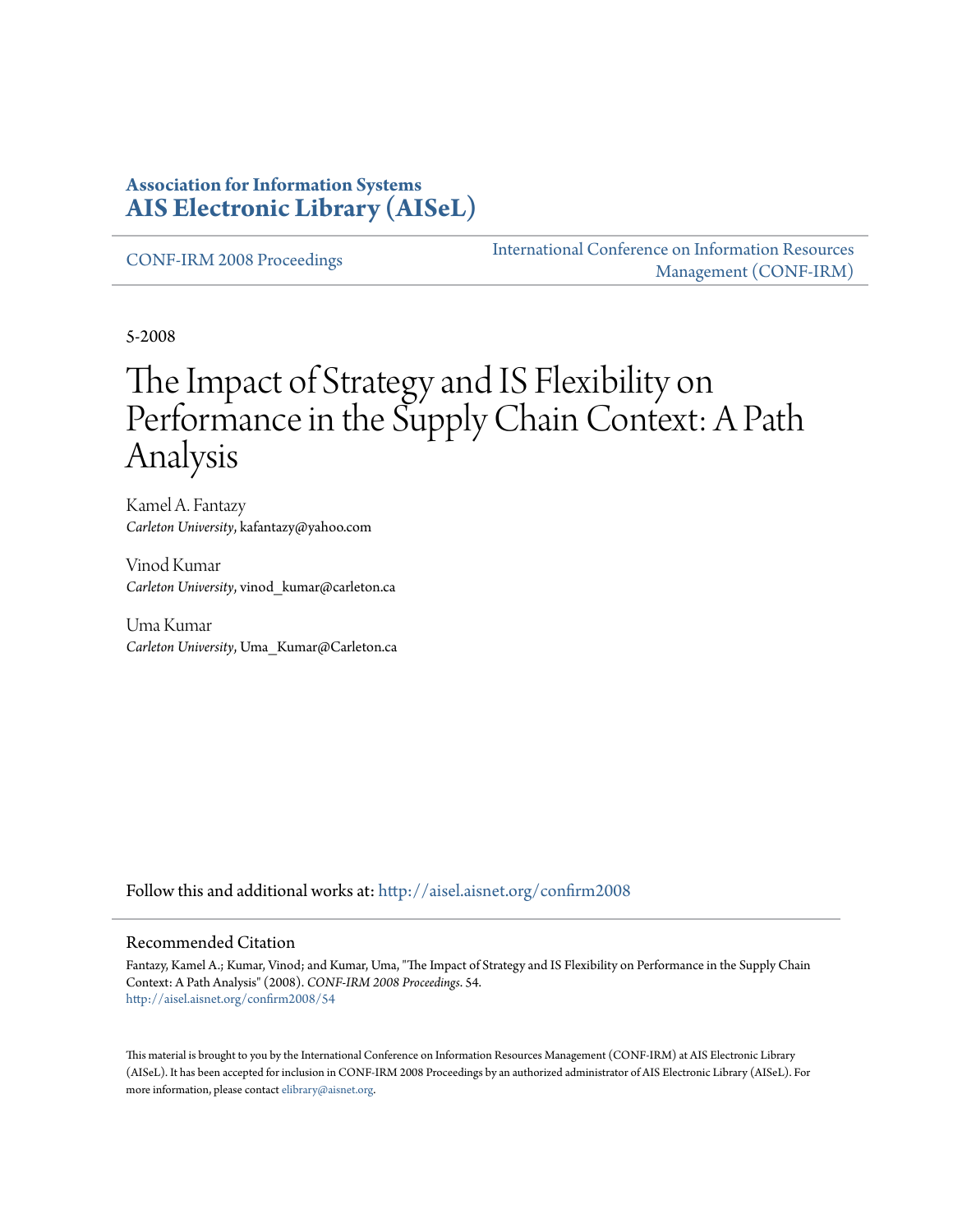# **79F. The Impact of Strategy and IS Flexibility on Performance in the Supply Chain Context: A Path Analysis Approach**

Kamel A. Fantazy Carleton University kafantazy@yahoo.com

Vinod Kumar Carleton University vinod kumar@carleton.ca

Uma Kumar Carleton University uma kumar@carleton.ca

# *Abstract*

Little is known about the interrelationships among flexibility, strategy, and performance in the supply chain context. This paper reports the effect of various types of strategy and information systems flexibility (ISF) on performance in the supply chain. Using the data collected from 175 small- and medium-sized manufacturing (SME) firms in Canada, we examine the effect that three different strategies with ISF have on performance. The study produced three main conclusions. First, the findings provide evidence of the direct effects of strategy on ISF. Second, the total effect of strategy and ISF positively impacted non-financial performance. Third, the total effect strategy and ISF have no impact on financial performance. The main implication is that the investment in ISF should be involved in the strategic decision-making.

# *Keywords*

Strategy, Flexibility, Performance, Supply chain, Information Systems

# **1. Introduction**

Flexibility in supply chains represents a potential means of improving a company's efficiency and is one significant measure of supply chain performance. Supply chain flexibility is defined as encompassing those flexibility dimensions that directly impact a firm's customers (Vickery et al., 1999, Kumar et al., 2006). Very few studies have focused on supply chain flexibility and there are even fewer studies about the relationship between flexibility and strategy in the supply chain context; this topic offers a research opportunity (Sanchez and Perez, 2005).

With advanced information technology and information systems (IT/IS) applications – such as SCM, ERP, CRM, and EDI – it is possible for an organization to achieve high levels of flexibility because the speed and accuracy of data flow accelerate the ordering process. Weill (1993) suggests that IT/IS flexibility must be able to handle increased customer demands without increased costs. Lambert and Stock (1993) state that "IT/IS must share responsibility for much of the rigidity and inflexibility of organizations" and explain that certain "rigid" IS have inhibited the ability of organizations to exploit business opportunities by preventing a change in business strategy.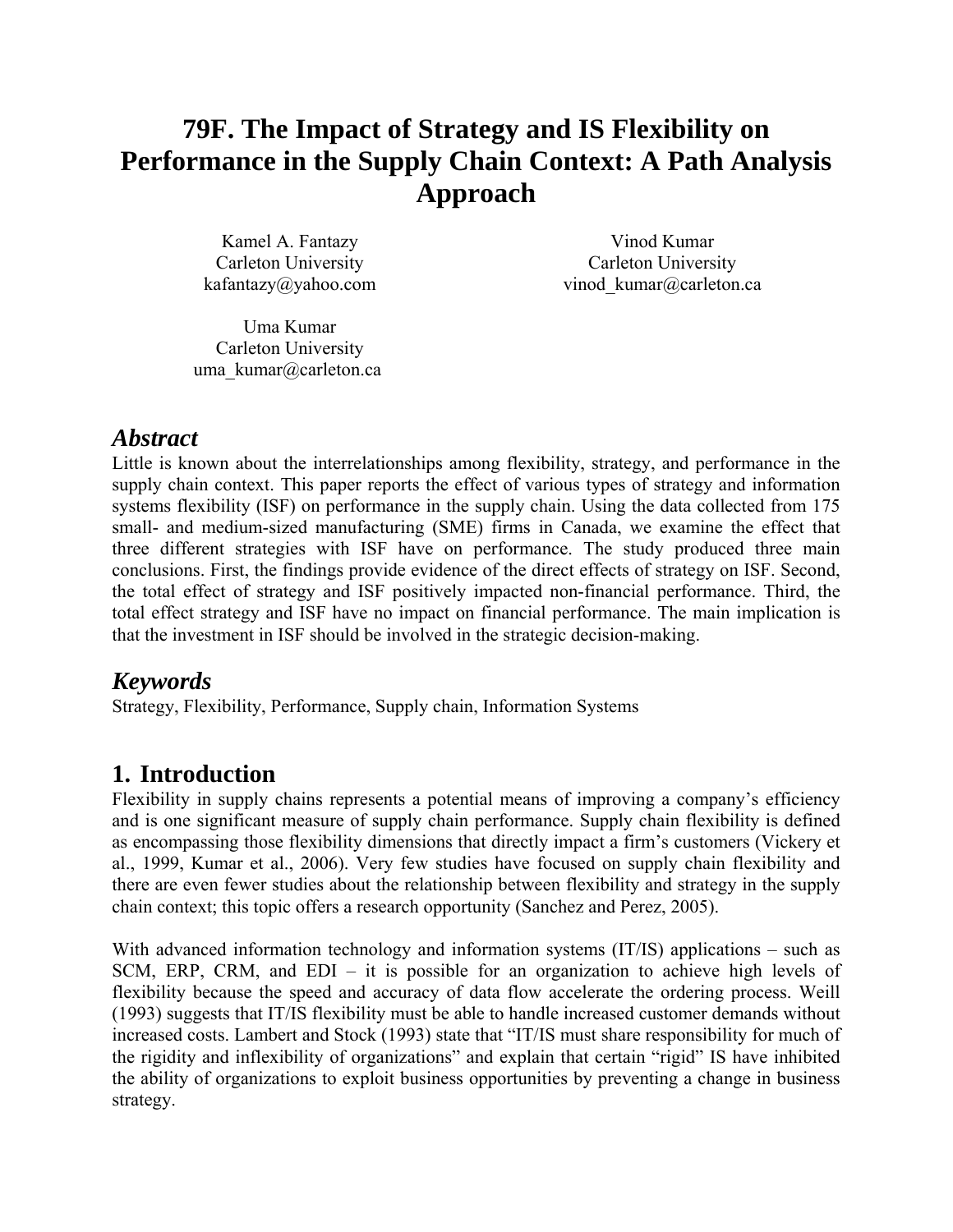Over the last two decades, supply chain flexibility has become much more important to firms and less expensive to acquire. Among the most important types of supply chain flexibility is ISF. Duclos et al. (2003) define ISF as "the ability to align information system architectures and systems with the changing information needs of the organization as it responds to changing customer demand." For this research, ISF is defined as "the ability of the supply chain information systems (functions whether internal or external) to share the strategic information and support changing requirements of the business with respect to the changing customer's request."

Drawing upon the manufacturing flexibility, supply chain management, and information systems literature, this research study empirically examines the effect of strategy and ISF on performance in the supply chain context in SMEs. Using the data collected from 175 firms that were manufacturing industries in Canada, the identified constructs have been used to test a theoretical relationship using the path analysis technique. The paper is structured in the following way. Section 2 explains the research model and hypotheses. Section 3 outlines the research methodology of the empirical study. Section 4 presents the LISREL ISF path model. Section 5 provides results and data analysis. Section 6 presents a discussion of the research study. Finally, the paper concludes with the limitations of the study and directions for further research in Section 7.

# **2. Research Model and Hypotheses**

#### **2.1 Basic Model**

Part a of Figure 1 displays the conceptual basic relationship model of manufacturing strategy, manufacturing flexibility, and an organization's performance. Our adaptation of various conceptual models (Gerwin, 1993; Suarez et al., 1996; Vokurka and O'Leary Kelly, 2000; and Kumar et al., 2006), shown in part a of Figure 1, clearly shows the expected links among three variables: strategy, flexibility, and organizational performance. The basic model, shown in part a of Figure 1, has the hypothesis that the manufacturing strategy will initiate the development and the implementation of manufacturing flexibility dimensions. As a result, the introduction of manufacturing flexibility enhances the organization's performance.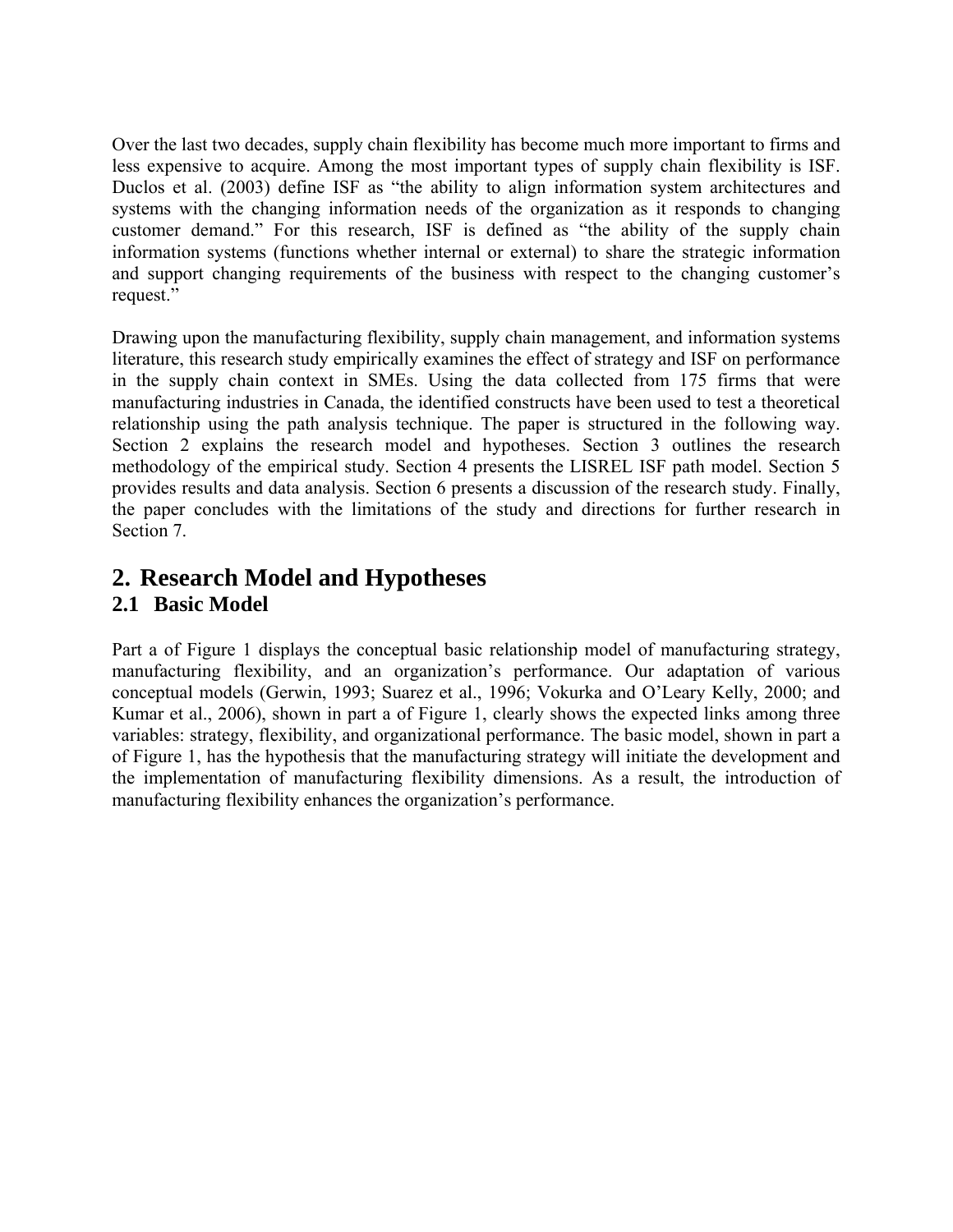

**Figure 1**: The Conceptual Basic Model

(Gerwin, 1993; Suarez, el al., 1996; Gupta and Somers, 1996; Vokurka and O'Leary Kelly's, 2000; and Kumar et al., 2006)

As shown in the conceptual basic model, part b of Figure 1, we have used supply chain strategy instead of manufacturing strategy. The rationale behind this is based on the fact that flexibility is not only an element of manufacturing strategy but is also related to marketing, R&D, and supply chain strategies (Kumar et al., 2006). Moreover, several researchers have argued that an organization should develop a manufacturing strategy that is consistent with and linked to its supply chain strategy to enhance business strategy (Kim, 2006). In the basic model shown in part b of Figure 1, we used ISF instead of manufacturing flexibility. This research study extends these concepts of manufacturing flexibility and flexible organizations to the supply chain. The supply chain extends beyond the enterprise, which means that supply chain flexibility must also extend beyond one firm's internal flexibility (Duclos et al., 2003). Ody and Newman (1991) suggest that IT can be seen as a way of reducing lead times for selling, reordering, and increasing an organization's flexibility. Duclos et al*.* (2003) have also suggested that flexible information systems are one of the elements of supply chain flexibility: "supply chain partners must be willing to adapt their information systems to meet the needs of all partners and upgrade the business processes as the market evolves." With the advent of the SCM concepts, business communities have been realizing that being competitive as a single company is no longer adequate; instead, competitiveness requires consideration of all channels in the supply chain. Finally, in the conceptual basic model shown in part b of Figure 1, we have used supply chain performance instead of organizational performance. In the context of the supply chain environment it is more appropriate to examine supply chain performance than organizational performance. A key point in SCM is that the entire process must be viewed as one system. The performance of each member of the supply chain (suppliers, manufacturing plants, warehouses, customers, etc.) affects the overall performance of the supply chain.

#### **2.2 Research Model**

Figure 2 represents the research model based on the three supply chain strategies, ISF, and four supply chain performance dimensions. It should be pointed out that the antecedents of strategy, supply, and performance identified in this research cannot be considered complete. Although other dimensions are of great interest, they are not included due to the length of the survey and the concerns regarding the parsimony of this research. For the purpose of simplicity, the diagram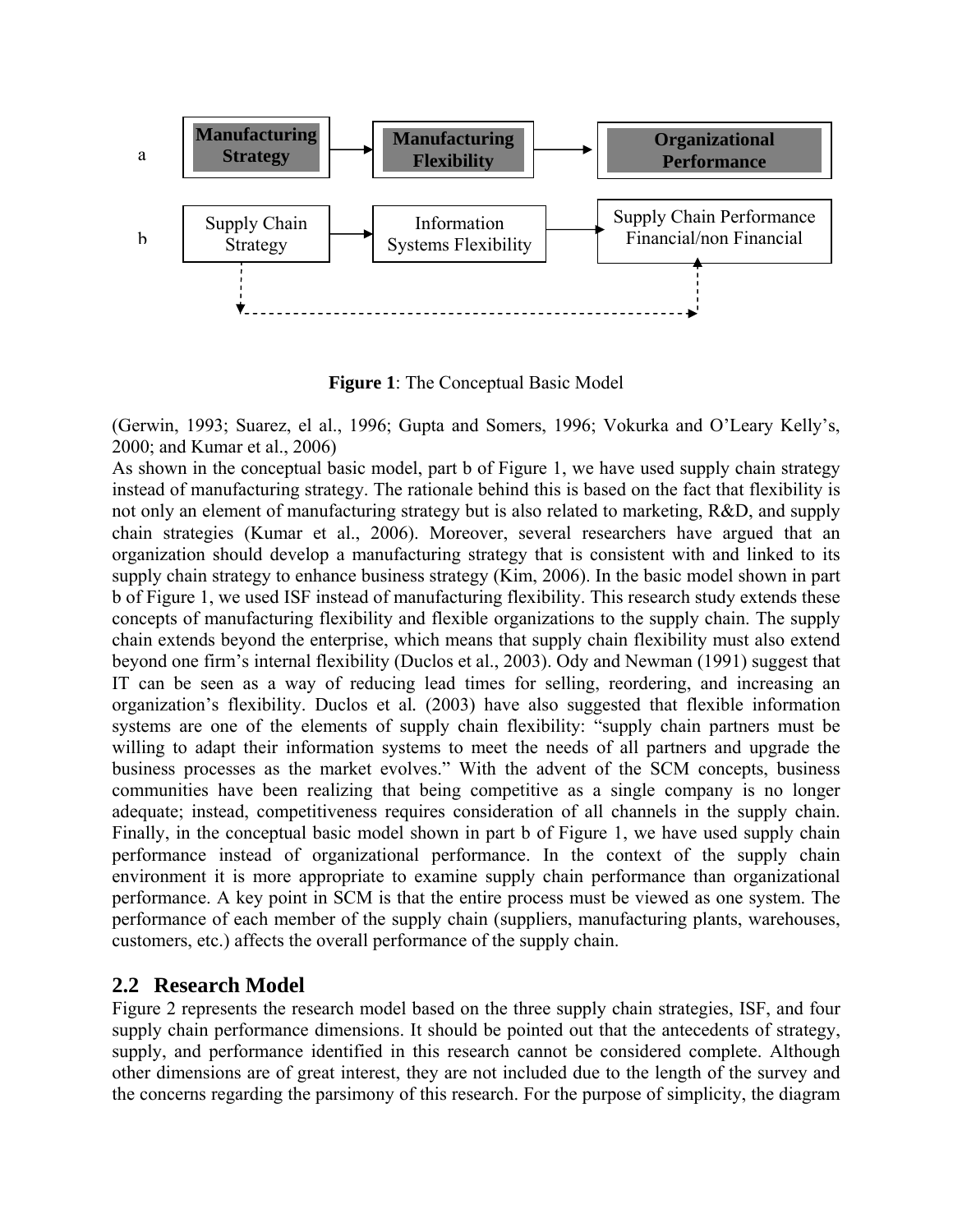shown in Figure 2 does not show all direct paths (i.e., strategy and performance) expressed by the model.

#### **2.3 Research Hypotheses**

The first group of hypotheses in this study deals with the relationship between strategy and ISF. The link between strategy and flexibility is well established in the literature. There are empirical studies as well as theoretical studies supporting the link between strategies and flexibility. One of the earliest empirical studies to examine the relationship between strategy and manufacturing flexibility was by Ettlie and Penner-Hahn (1994). In a large-scale study, Gupta and Somers (1996) examined the impact of a firm's strategy on nine separate dimensions of manufacturing flexibility. The literature has also suggested the theoretical relationship between flexibility and strategy (Gerwin, 1993; Kumar et al., 2006; Vokurka and O'Leary Kelly, 2000). These studies provide initial support for the existence of a contingency-based relationship between ISF and the supply chain strategy adopted by a firm. In general, the researcher studies the hypotheses that supply chain strategy has a direct positive effect on ISF. According to the information systems flexibility model presented in Figure 2 the research study proposes the following hypotheses.



**Figure 2**: Information Systems Flexibility Model

#### *H1a: Innovative strategy has direct effects on the adoption of information systems flexibility. H1b Customer-oriented strategy has directs effects on the adoption of information systems flexibility.*

*H1c: Follower strategy has direct effects on the adoption information systems flexibility.* 

Besides direct effects, supply chain strategy also indirectly affects supply chain performance through the ISF dimension. The second group of hypotheses deals with the total effect of strategy and ISF on performance. The total effect is simply the sum of the direct effects and all the indirect effects that occur through intervening variables. This group of hypotheses proposes that the positive effect of supply chain strategy on performance can be enhanced by linking it with ISF. The indirect effects of strategy, through flexibility, on performance have been put forward by several researchers – for example, Gerwin (1993) and Vokurka and O'Leary Kelly's (2000).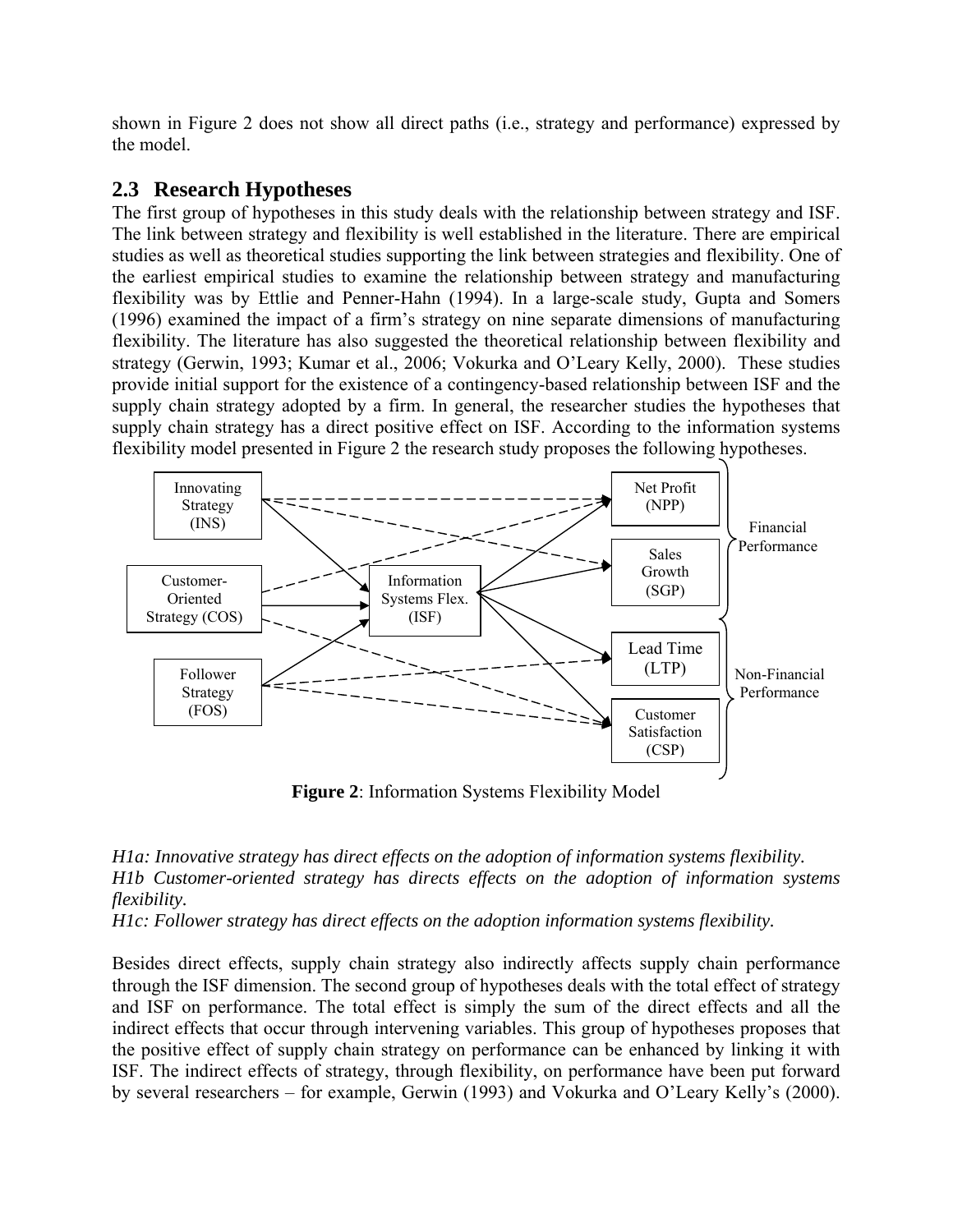Gupta and Somers (1996) examined the total effects of business strategy and manufacturing flexibility on organizational performance. However, there is a lack of empirical studies in the context of the supply chain that address the total effect of supply chain strategy and ISF dimension on performance. Managers in industry would benefit greatly from knowledge of these interrelationships, as they use and build their flexibility capability to improve their competitive advantage. The research study proposes the following hypotheses for the total effects of supply chain strategy on performance through its effect on the ISF dimension.

*H2a: Besides direct effects, supply chain strategy also indirectly affects the supply chain's financial performance (net profit) through its effect on the information systems flexibility dimension*.

*H2b: Besides direct effects, supply chain strategy also indirectly affects the supply chain's financial performance (sales growth) through its effect on the information systems flexibility dimension*.

*H2c: Besides direct effects, supply chain strategy also indirectly affects the supply chain's nonfinancial performance (lead-time) through its effect on the information systems flexibility dimension*.

*H2d: Besides direct effects, supply chain strategy also indirectly affects the supply chain's nonfinancial performance (customer satisfaction) through its effect on the information systems flexibility dimension*.

# **3. Research Methodology**

The research is based primarily on a quantitative approach using a questionnaire survey and interviews to collect data across multiple settings (industries) pertaining to the research hypotheses. The population for the research includes SME supply chain firms in the Canadian manufacturing industry. The sampling frame for this study comprises the CEO, owner, president and/or vice president, general manager, staff, and supply chain managers. The industries selected for this study are in the following codes of the North American Industry Classification System (NAICS): 314 (Textile Product Mills), 333 (Machinery Manufacturing), 334 (Computer and Electronic Product Manufacturing), 335 (Electrical Equipment, Appliance, and Component Manufacturing), 336 (Transportation Equipment Manufacturing), and 337 (Furniture and Related Product Manufacturing).

## **3.1 Operational Measures of the Variables**

In designing the questionnaire, a schema based on a combination of 7-point Likert-type scale questions was used for the preliminary test version of the questionnaire. A final version was then designed on the basis of the feedback received from a selected number in a trail sample.<sup>1</sup> Overall, the questionnaire was divided into four main sections: basic data, supply chain strategy, information systems flexibility, and supply chain performance.

*Basic Data*: This section collects information on the profiles of the firms, such as firm name, address, respondent's position within the company, type of manufacturing industry, number of employees in the organization, type of products produced, approximate turnover, and the number of years the firm has implemented supply chain program.

<u>.</u>

**<sup>1</sup>** The questionnaire is available from the authors.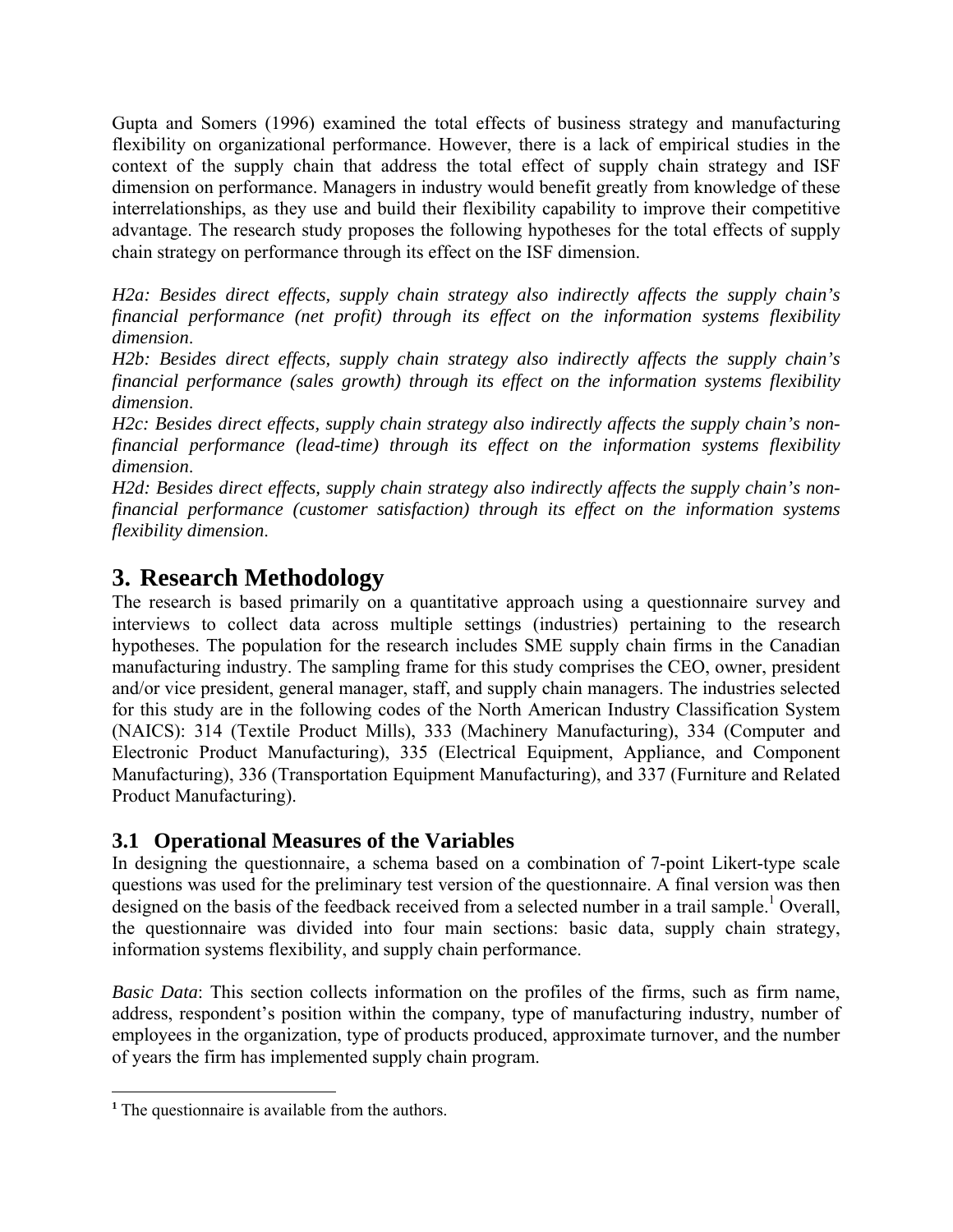*Supply chain strategy*: An 18-items scale was designed with references to the supply chain strategy model by Katz et al. (2003) and Chang et al. (2003), to measure three supply chain strategies: INS, COS, and FOS. Respondents were asked to indicate the importance of supply chain strategy variables, using a seven-point scale with the end points of "Least Important" (1) and "Extremely Important" (7). Also, in this section, were two questions considering the time as compared with the company's major competitors. Respondents were asked to indicate how early they adopt new manufacturing technology, with each item using a seven-point scale with the end points of "Late" (1) and "Early" (7). The internal reliability coefficients, Cronbach's  $(\alpha)$  for each supply chain strategy type, are presented in Table 3.

*Information systems Flexibility*: Eight items affecting ISF were identified from the information systems literature and the limited literature on supply chain flexibility (Kumar et al., 2006; Byrd and Turner, 2000). This section collects data pertaining to a firm's relative competitive edge on the ISF. The criteria question employed a seven-point scale with end points of "Poor" (1) and "Excellent" (7). The internal reliability coefficients, Cronbach's (α) for ISF dimension, are presented in Table 3.

*Supply Chain Performance*: In this study, four dimensions are used to measure a firm's supply chain performance. Respondents were asked to rate overall performance using the following measures: NPP), SGP), LTP), and CSP). CSP was measured by multiple items and the remaining three dimensions were measured by a single item, adopted from (Gunasekaran et al., 2004; Chang et al., 2003). The criteria compared with the relative major competitors for the last three years and the response options were anchored on a seven-point scale with "1" being "Very Weak" and "7" being "Very Strong." The internal reliability coefficients, Cronbach's (α) for each supply chain performance dimension, are presented in Table 3.

#### **3.2 Questionnaire Response Rate**

The manufacturing firms were located nationwide. The firms were selected randomly from the Scott directory, Canadian electronic version 2006 database, within each industry. Of 1,500 questionnaires distributed, 197 questionnaires were returned. The exclusion of 22 questionnaires with incomplete data resulted in a final sample of 175 firms, representing a response rate of about 11.66 percent. The types of the organizations in the sample are presented in Table 1.

| % of<br>NAISC<br>°<br>Unusable<br>Usable<br>Usable<br>Total<br>Total<br>Code<br>Total<br>Survey<br>Response<br>Response<br>Response<br>Response<br>Survey<br>11.8%<br>314<br>23<br>12.99%<br>177<br>23<br>333<br>248<br>16.53%<br>30<br>29<br>11.69%<br>21%<br>13.33%<br>334<br>315<br>49<br>7<br>42<br>335<br>323<br>38<br>36<br>21.53%<br>2<br>11.14%<br>336<br>225<br>15%<br>28<br>24<br>10.66%<br>4<br>337<br>212<br>14.13%<br>29<br>21<br>9.90%<br>8 |       |      |        |     |    |     |        |
|-----------------------------------------------------------------------------------------------------------------------------------------------------------------------------------------------------------------------------------------------------------------------------------------------------------------------------------------------------------------------------------------------------------------------------------------------------------|-------|------|--------|-----|----|-----|--------|
|                                                                                                                                                                                                                                                                                                                                                                                                                                                           |       |      |        |     |    |     |        |
|                                                                                                                                                                                                                                                                                                                                                                                                                                                           |       |      |        |     |    |     |        |
|                                                                                                                                                                                                                                                                                                                                                                                                                                                           |       |      |        |     |    |     |        |
|                                                                                                                                                                                                                                                                                                                                                                                                                                                           |       |      |        |     |    |     |        |
|                                                                                                                                                                                                                                                                                                                                                                                                                                                           |       |      |        |     |    |     |        |
|                                                                                                                                                                                                                                                                                                                                                                                                                                                           |       |      |        |     |    |     |        |
|                                                                                                                                                                                                                                                                                                                                                                                                                                                           |       |      |        |     |    |     |        |
|                                                                                                                                                                                                                                                                                                                                                                                                                                                           |       |      |        |     |    |     |        |
|                                                                                                                                                                                                                                                                                                                                                                                                                                                           |       |      |        |     |    |     |        |
|                                                                                                                                                                                                                                                                                                                                                                                                                                                           | Total | 1500 | 13.13% | 197 | 22 | 175 | 11.66% |

**Table 1**: The Types of the Organizations in the Sample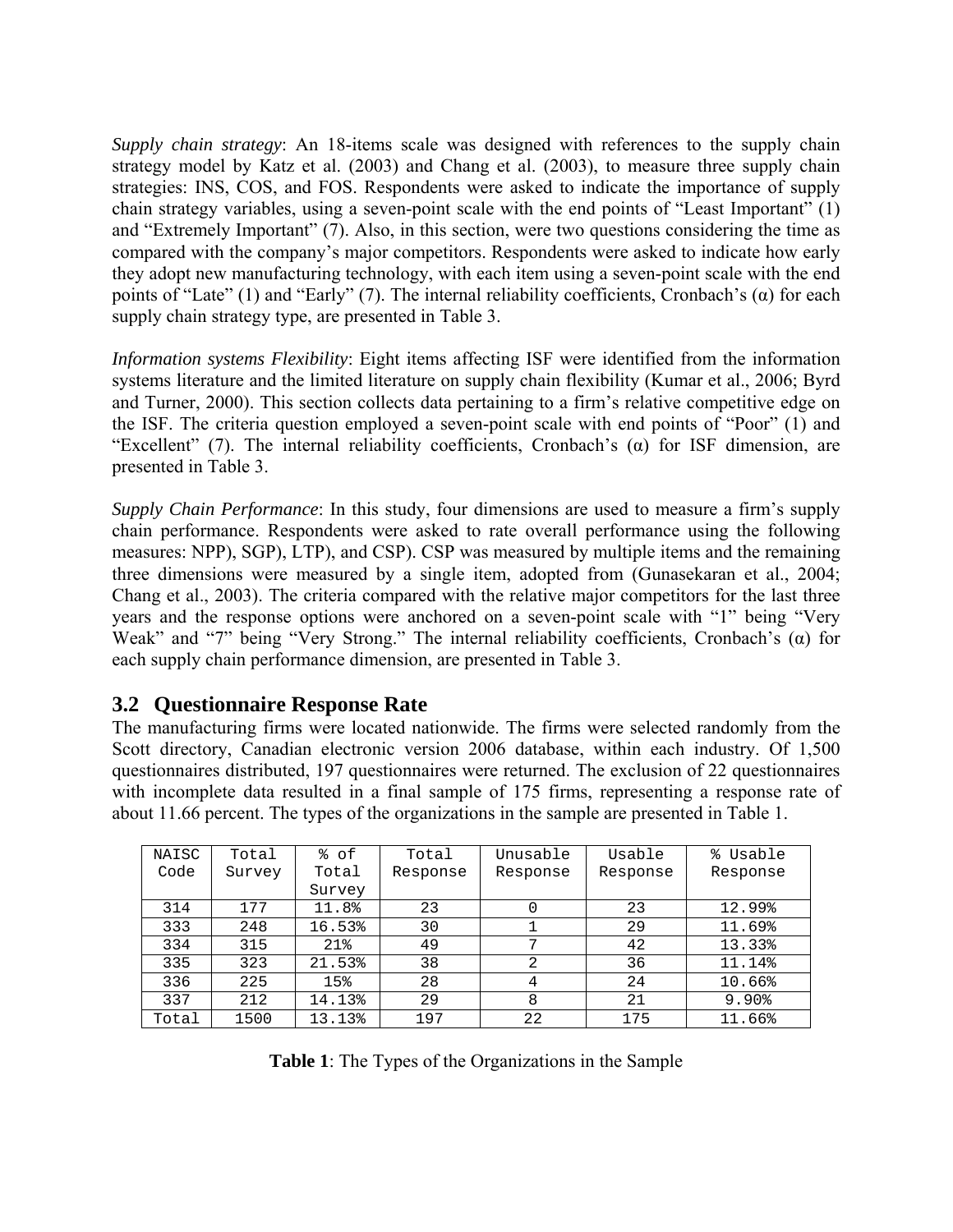#### **3.3 Non-Response Bias**

One commonly used method is based on the assumption that the opinions of late responders are representative of non-respondents (Armstrong and Overton, 1977). For this research study, approximately 30 percent of the surveys were randomly selected from each of the first and second waves of surveys received ( $n_1$ = 25 and  $n_2$ = 25 for the two groups, respectively), and 18 items were used for the analysis. Then t-tests were performed on the responses of the two groups. The tests revealed no statistically significant differences across the two groups for any of the dependent variables or independent variables contained in the study. Therefore, we conclude that the non-response bias is not material in this study.

# **4. ISF Path Model**

The best path analytic model obtained from LISREL software accepted for the study is illustrated in Figure 3, with path analysis determining the significance of the relationships between the independent and dependent variables. The path analytic model is a multivariate analysis methodology for empirically examining sets of relationships represented in the form of linear causal models (Joreskog and Sorbom, 2001). The correlations between the factors included in the full information systems flexibility model and their means and standard deviations used for statistical analysis are presented in Table 2.

|      | INS  | COS  | FOS                                                  | ISF                  | NPP  | SGP | LTP  | CSP  |
|------|------|------|------------------------------------------------------|----------------------|------|-----|------|------|
| INS  | 1.00 |      |                                                      |                      |      |     |      |      |
| COS  | 0.26 | 1.00 |                                                      |                      |      |     |      |      |
| FOS  | 0.10 | 0.11 | 1.00                                                 |                      |      |     |      |      |
| ISF  | 0.40 | 0.55 | 0.10                                                 | 1.00                 |      |     |      |      |
| NPP  | 0.13 | 0.13 | $-0.07$                                              | 0.09                 | 1.00 |     |      |      |
| SGP  | 0.14 | 0.13 | $-0.01$                                              | $0.11$ $0.30$ $1.00$ |      |     |      |      |
| LTP  | 0.40 |      | $0.45 -0.02$ $0.43$ $0.16$ $0.14$ 1.00               |                      |      |     |      |      |
| CSP  | 0.35 |      | $0.45 -0.04$ 0.55 0.06 0.07 0.21                     |                      |      |     |      | 1.00 |
| Mean | 3.73 | 2.91 | 3.41 4.29 3.29 3.23                                  |                      |      |     | 5.47 | 5.93 |
|      |      |      | St. D 1.843 0.892 1.296 1.356 1.02 1.008 1.317 1.000 |                      |      |     |      |      |

**Table 2**: Correlation Matrix for Information Systems Flexibility Path Model

However, before applying path analysis to the research model, tests of internal consistency are needed. Cronbach's coefficient alpha  $(\alpha)$  is commonly used to measure the reliability of a set of two or more construct indicators (Cronbach, 1951; Lynn, 2000). Although, a value of 0.70 was recommended by Nunnally (1978), a value of 0.60 is often used as the practical lower bound (e.g., Narasimhan and Jayaram, 1998). All of the measurements in this study have Cronbach alpha values that met the minimum criterion alpha value of 0.60. Table 3 lists the measurements of the internal reliability of all the constructs in this research model. As a result of the good internal consistency of the majority of the latent variables, their means can be used to produce uni-dimensional variables (Lynn, 2000).

| Variables                         | Number of Items |        |
|-----------------------------------|-----------------|--------|
| <b>Innovative Strategy</b>        |                 | 0.9436 |
| <b>Customer-Oriented Strategy</b> |                 | 0.8413 |
| <b>Follower Strategy</b>          |                 | 0.9062 |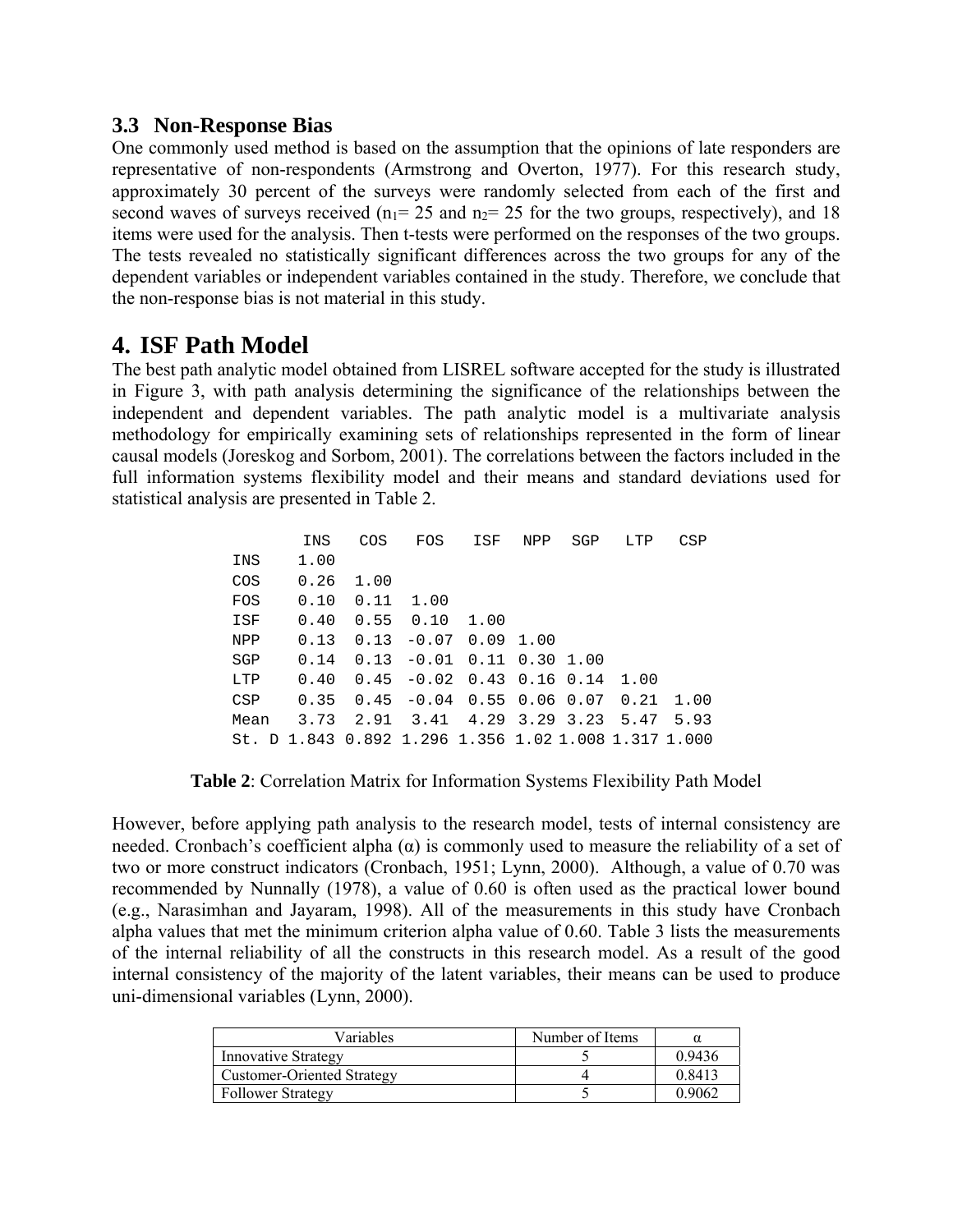| <b>Information Systems Flexibility</b>   | 0.9176 |
|------------------------------------------|--------|
| Net Profit Performance                   |        |
| Sales Growth Performance                 |        |
| Lead Time Performance                    |        |
| <b>Customer Satisfaction Performance</b> |        |

**Table 3**: Cronbach's Alpha (α) Values



Chi-Square=6.82, df=5, P-value=0.23473, RMSEA=0.046

**Figure 3**: LISREL Information Systems Flexibility Path Model

#### **4.1 Model Identification**

Before we ran the path model, it is important to check the model identification for obtaining the correct estimate of the parameter values. The path model is over-identified. With 12 observed variables, there are  $(8*9)/2 = 36$  observations; the number of parameters to be estimated is 30, including the variances of 8 variables (3 observed and 5 unobserved, that is the disturbance), 3 variances between the observed exogenous variables, and a total of 19 direct effects. Furthermore, to fit the model, 2-error co-variances were set to free. Thus, the model degrees of freedom are  $36 - 30 - 1 = 5$  ( $df = 5$ ). Since the number of observations is greater than the number of parameters to be estimated, we conclude that the information systems flexibility path model is over-identified and can be tested statistically.

#### **4.2 Assessing Model Fit**

The best path analytic model obtained from LISREL software accepted for the research model is illustrated in Figure 3, with path analysis determining the significance of the relationships between the independent and dependent variables. The LISREL output in the model refining process suggested adding an error covariance among the following variables: NPP and SGP. The research model presented in Figure 3 shows a good fit of strategy, IFS, and performance to the empirical data. The observed Chi Square was  $\chi^2 = 6.82$ , degree of freedom df = 5, P-value =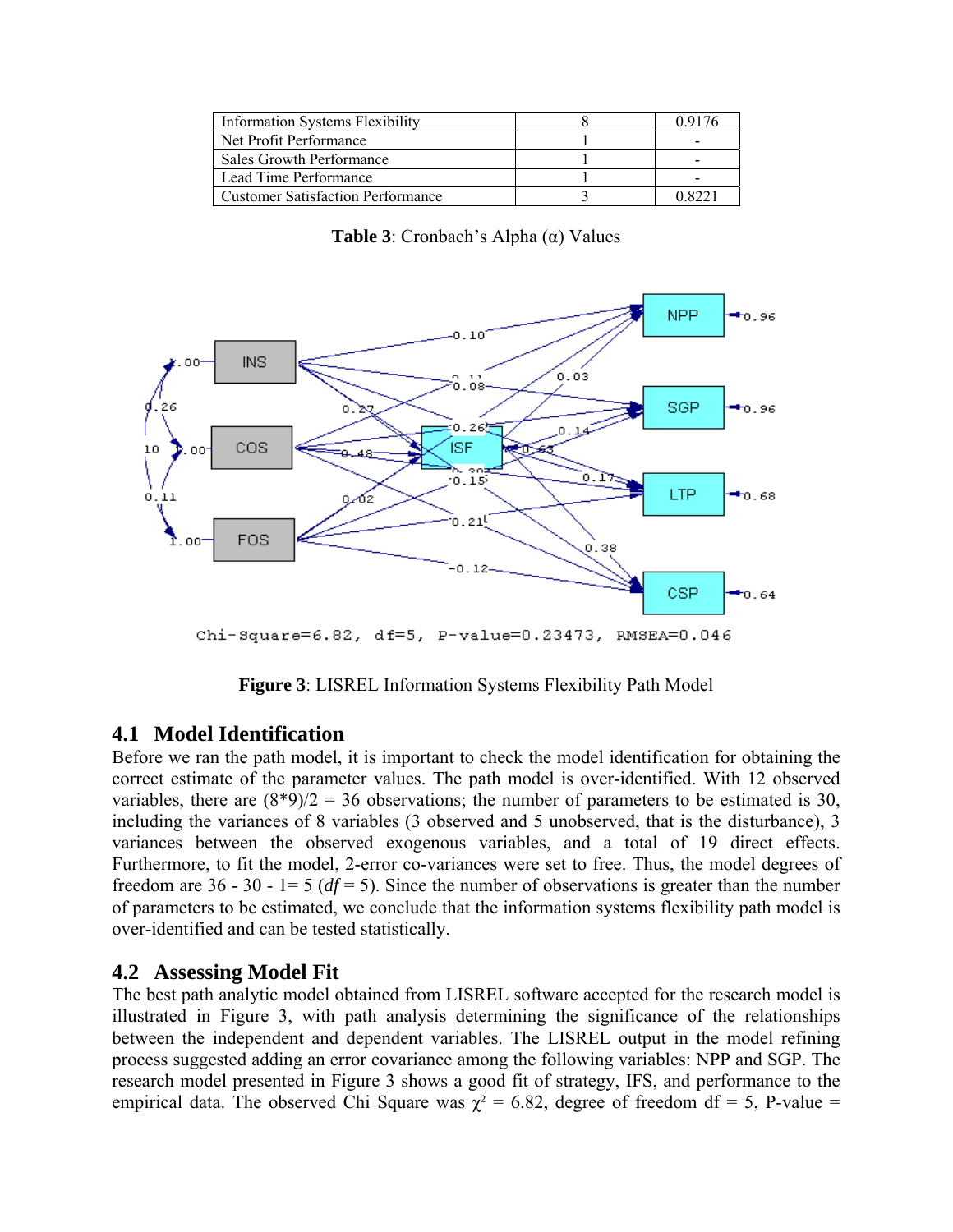0.23473, and RMSEA = 0.046. Generally, a rule of thumb is that RMSEA  $\leq$  0.05 indicates close approximate fit, values between 0.05 and 0.08 suggest a reasonable error of approximation (GFI  $= 0.99$ , AGFI = 0.93, NFI = 0.98, NNFI = 0.97, and CFI = 0.99) which all represents a good fit (Bentler and Bonett, 1980).

# **5. Results and Data Analysis**

To test hypotheses H1a, H1b, and H1c the regression results and the standardized path coefficients representing the direct effects of supply chain strategy dimensions (INS, COS, and FOS) on ISF are shown in Table 4.

For Hypothesis H1a, the path coefficient for INS and IFS was 0.27 and significant at the 1 percent level. For Hypothesis H1b, the path coefficient for COS and ISF was 0.48; it was significant at the 1 percent level and positively correlated. COS was a significant predictor of ISF. Information systems are playing a crucial role by enabling both the customers as well as the competitors to move to higher levels of performance expectation (Wadhwa and Rao, 2003). For Hypothesis H1c, the path coefficient for FOS and ISF was 0.02, which indicates a weak positive relationship, and this is statistically insignificant. The lack of interest in ISF for FOS firms could be due to the limited resources available in these firms. However, in a study on information systems planning in SMEs, Hagmann and McCahon (1993) find that very few consider the ability of their information systems to adapt or evolve to changing circumstances. In short, the research data supported hypotheses H1a and H1b while it did not support hypothesis H1c.

| Supply Chain        | Supply Chain Strategies |           |                 |                  |
|---------------------|-------------------------|-----------|-----------------|------------------|
| Flexibility         | INS (H1a)               | COS (H1b) | $FOS$ ( $H1c$ ) |                  |
| Information Systems | $0.27***$               | $0.48***$ | 0.02            | Path coefficient |
| Flexibility (ISF)   | (0.06)                  | (0.06)    | (0.06)          | Standard Error   |
|                     | 4.36                    | 7.57      | 0.33            | t-Statistics     |

\*\*\* 1% significance level. \*\* 5% significance level. \* 10% significance level.  $N = 175$ 

**Table 4**: Direct Effects of Supply Chain Strategy on Information Systems Flexibility

To test hypotheses H2a, H2b, H2c, and H2d, the regression results and the standardized path coefficients representing the direct, indirect, and total effects of supply chain strategy dimensions (INS, COS, and FOS) and ISF on supply chain performance (NPP, SGP, LTP, and CSP) are shown in Table 5.

Hypothesis H2a examines the relationship of the total effects of strategy and ISF on NPP (direct effect and indirect effect through ISF). The INS total effects path coefficient was 0.11 and COS total effects path coefficient was 0.12; both indicated a moderate positive relationship. On the other hand, the FOS total effects path coefficient was -0.09, which showed a weak negative relationship with NPP. Hypothesis H2b examines the total effects of strategy and ISF on SGP. The total effects path coefficient for INS was 0.12; this has a moderate positive relationship with SGP. The total effects path coefficient for COS was 0.10, which also indicated a moderate positive correlation with SGP. However, the total effects path coefficient for FOS was –0.04, which indicates a weak negative relationship. Contrary to expectations, INS, COS, and FOS all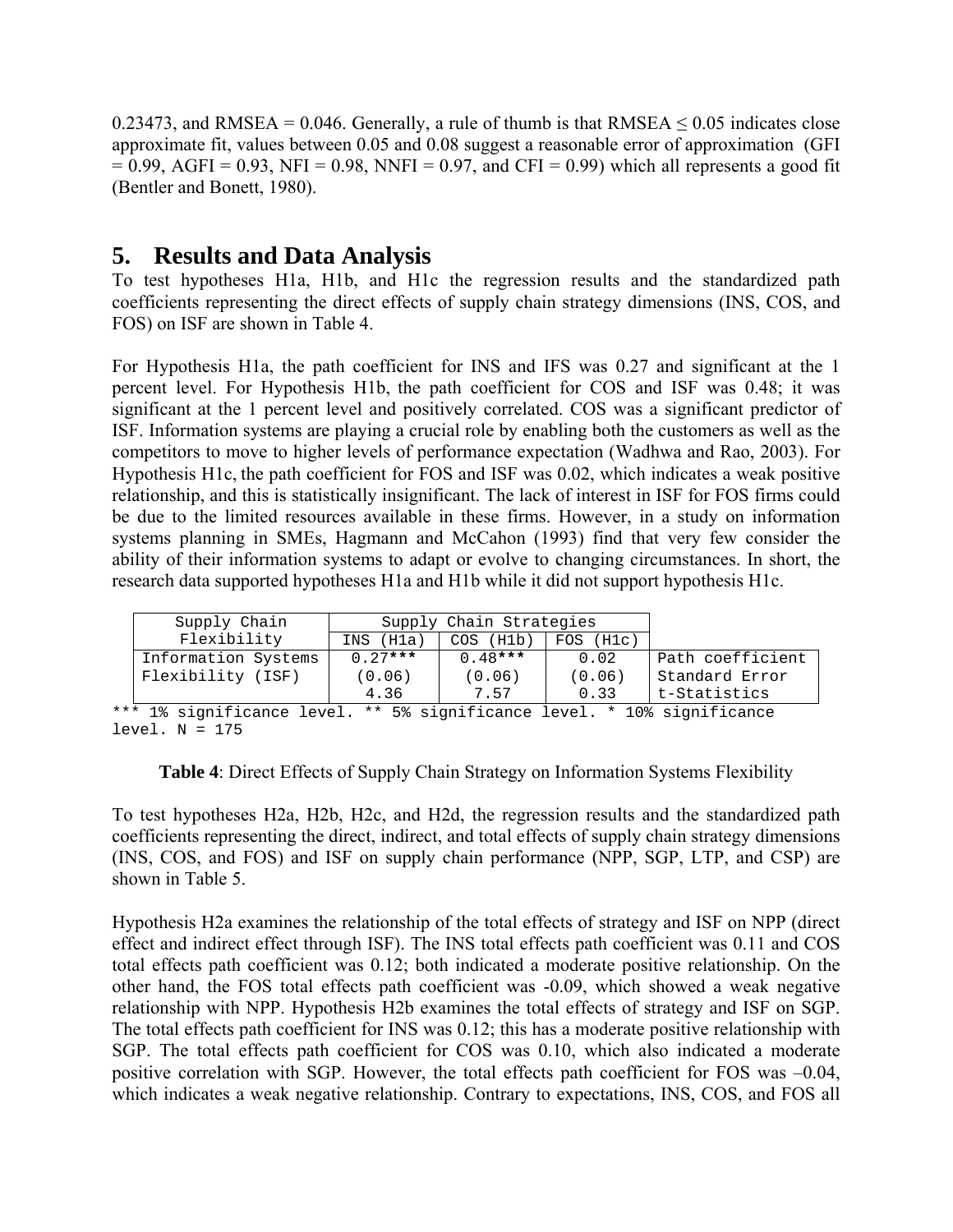are statistically insignificant with financial performance. It is conceivable that, since ISF is still a relatively new supply chain flexibility dimension, Canadian manufacturing managers may not yet have recognized this linkage between ISF and financial performance. Additionally, the results indicate that most Canadian manufacturers have not taken advantage of emerging IT to enhance collaboration with their suppliers for improving their financial performance.

Hypothesis H2c examines the relationship of the total effects of strategy and ISF on LTP (direct effect and indirect effect through ISF). The total effects path coefficient of INS was 0.31; this has a positive relationship with LTP and is statistically significant at the 1 percent level. The total effects path coefficient for COS was 0.38; this has a strong positive relationship with LTP and is statistically significant at the 1 percent level. On the other hand, the total effects path coefficient for FOS was –0.10, which is statistically insignificant. Hypothesis H2d examines the impact of the total effects of strategy and ISF on CSP. The total effects path coefficient for COS was 0.39; this has a strong positive correlation with CSP and was statistically significant at the 1 percent level. The total effects path coefficient for INS was 0.26; this also has a positive relationship with CSP and is statistically significant at the 1 percent level. The total effects path coefficient for FOS was –0.11 and statistically insignificant. The total effects of strategy and ISF seem to have greater impact on non-financial performance rather than on financial performance.

|              | Innovative Strategy (INS) |         |           |          | Customer Oriented Strategy |           |          | Follower Strategy (FOS) |         |  |
|--------------|---------------------------|---------|-----------|----------|----------------------------|-----------|----------|-------------------------|---------|--|
|              |                           |         |           | (COS)    |                            |           |          |                         |         |  |
|              | Indirect                  | Direct  | Total     | Indirect | Direct                     | Total     | Indirect | Direct                  | Total   |  |
| <b>NPP</b>   | 0.01                      | 0.099   | 0.11      | 0.01     | 0.11                       | 0.12      | 0.00     | $-0.095$                | $-0.09$ |  |
| H2a          | (0.03)                    | (0.082) | (0.08)    | (0.05)   | (0.090)                    | (0.08)    | (0.01)   | (0.076)                 | (0.08)  |  |
|              | 0.32                      | 1.21    | 1.38      | 0.32     | 1.20                       | 1.57      | 0.23     | $-1.25$                 | $-1.24$ |  |
| SGP          | 0.04                      | 0.078   | 0.12      | 0.07     | 0.036                      | 0.10      | 0.00     | $-0.046$                | $-0.04$ |  |
| H2b          | (0.03)                    | (0.082) | (0.08)    | (0.05)   | (0.090)                    | (0.08)    | (0.01)   | (0.075)                 | (0.08)  |  |
|              | 1.44                      | 0.95    | 1.50      | 1.49     | 0.40                       | 1.33      | 0.32     | $-0.61$                 | $-0.57$ |  |
| LTP          | 0.05                      | 0.26    | $0.31***$ | 0.08     | 0.30                       | $0.38***$ | 0.00     | $-0.11$                 | $-0.10$ |  |
| $_{\rm H2c}$ | (0.02)                    | (0.069) | (0.07)    | (0.04)   | (0.076)                    | (0.07)    | (0.01)   | (0.064)                 | (0.06)  |  |
|              | 1.91                      | 2.13    | 4.68      | 2.05     | 3.83                       | 5.71      | 0.33     | $-3.94$                 | $-1.59$ |  |
| CSP          | 0.11                      | 015     | $0.26***$ | 0.18     | 0.21                       | $0.39***$ | 0.01     | $-0.12$                 | $-0.11$ |  |
| H2d          | (0.03)                    | (0.077) | (0.07)    | (0.04)   | (0.067)                    | (0.07)    | (0.02)   | (0.073)                 | (0.07)  |  |
|              | 3.28                      | 4.99    | 3.81      | 4.16     | 2.29                       | 5.82      | 0.33     | $-2.89$                 | $-1.66$ |  |

\*\*\*1% significance level. \*\*5% significance level. \*10% significance level**.** N = 175

**Table 5**: Total Effects of Supply Chain Strategy on Supply Chain Performance

The results presented in Table 5 demonstrate partial support for the notion, which had claimed that flexibility would play a mediating role between strategy and performance. In other words, that the total effect, which includes the direct effect and indirect effect through ISF, will have a significant effect on performance. Comparing the results of the two columns in Table 5 for the direct effect of strategy on performance and for the total effects, we notice that the role of ISF as a moderating variable is confirmed by the finding that COS achieved 0.39 with CSP through ISF; this compares with 0.21 for the direct effect of strategy on performance. This means that ISF as moderating variable enhanced CSP by 0.18. Furthermore, COS achieved 0.38 with LTP; this compares with 0.30 for the direct effect of strategy on performance. This means that ISF as moderating variable enhanced LTP by 0.8. Similarly, INS achieved 0.26 with CSP through ISF; this compares with 0.15 for the direct effect of strategy on performance. This means that ISF as moderating variable enhanced CSP by 0.11.Furthermore, INS achieved 0.31 with LTP; this compares with 0.26 for the direct effect of strategy on performance. This means that ISF as moderating variable enhanced LTP by 0.05. INS and COS achieve a higher rate of non-financial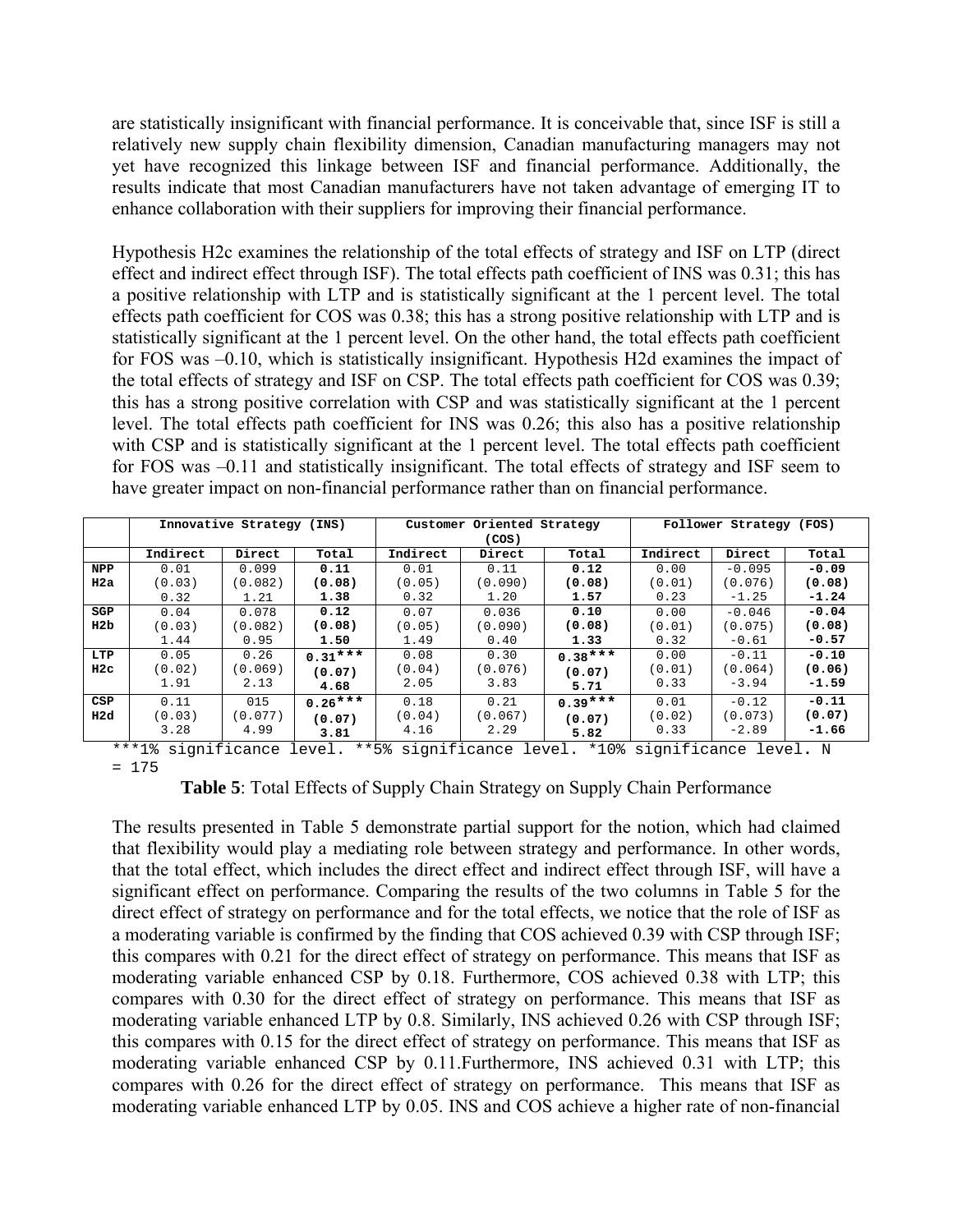performance through ISF, however, ISF does not help to improve financial performance. In short, the research data supported hypotheses H2c and H2d while, it did not support hypotheses H2a and H2b.

# **6. Discussion and Managerial Implications**

The main objective of this paper was to empirically investigate the relationship among supply chain strategy, ISF, and supply chain performance of small- and medium-sized enterprises within Canadian manufacturers. The first group of hypotheses provided evidence of the direct positive relationship between supply chain strategy and ISF. The second group of hypotheses provided partial evidence of the total significant relationships with non-financial performance and insignificant relationships with financial performance. Previous research examined the impact of IS on financial performance and ignored its impact on non-financial performance. The insignificant and weak positive relationship of the total effect of strategy and ISF on financial performance is supported by previous research. For example (Lucas & Spitler, 1999) stated that the debate on the "IT/IS-productivity paradox and other anecdotal evidence suggests that the impact of IT/IS on a firm's financial performance remains unclear." It is conceivable that, since ISF is still a relatively new dimension, Canadian manufacturing managers may not yet have recognized this linkage between ISF and financial performance. In any event, the inconsistencies in results suggest the need for additional field studies in this area.

Interviews with three managers responsible for IS were conducted. The interviews focused on (1) the importance of IS flexibility, (2) the types of IS used, (3) the flexibility of IS, and (4) the effect of IS on value chain flexibility. The prime reason for adopting IS was a desire to improve customer service and not a financial objective, which clearly supports our findings, discussed earlier. The three IS managers indicated that they started to use IS after a customer request; for most this was defensive not offensive. The adoption was required in order to "stay in the market". Firms view IS as a capability to service customers not to increase sales growth or make profit, while flexibility from an IS was not a stated objective. However, the intent, to improve responsiveness, is external, i.e., the flexibility benefits customers and so the focus is external.

These findings have very two important management implications. First, our results indicated that innovative strategy and customer-oriented strategy firms must invest time and resources in developing ISF to achieve their non-financial performance. Follower strategy needs no investment in ISF that focuses on cost reduction implementation. Second, IS are becoming critical to many manufacturing organizations who want to be world-class manufacturers (Fu Ho, 1996). Our results, supported by the findings reported in Table 5, indicate that most Canadian manufacturers have not taken advantage of emerging IS to achieve financial performance. In order to achieve the financial performance demanded by the new business environment, Canadian manufacturers must reconsider how they use IS (hardware and software) to effectively enhance ISF and improve financial performance.

# **7. Conclusions, Limitations, and Further Research**

In conclusion, our findings include several empirical results regarding the relationships among strategy, ISF, and performance in the supply chain context. The findings provide evidence of the direct effects of strategy on ISF. The findings also propose that INS and COS firms are required to invest time and resources in developing ISF, while the FOS firms need no investment in ISF.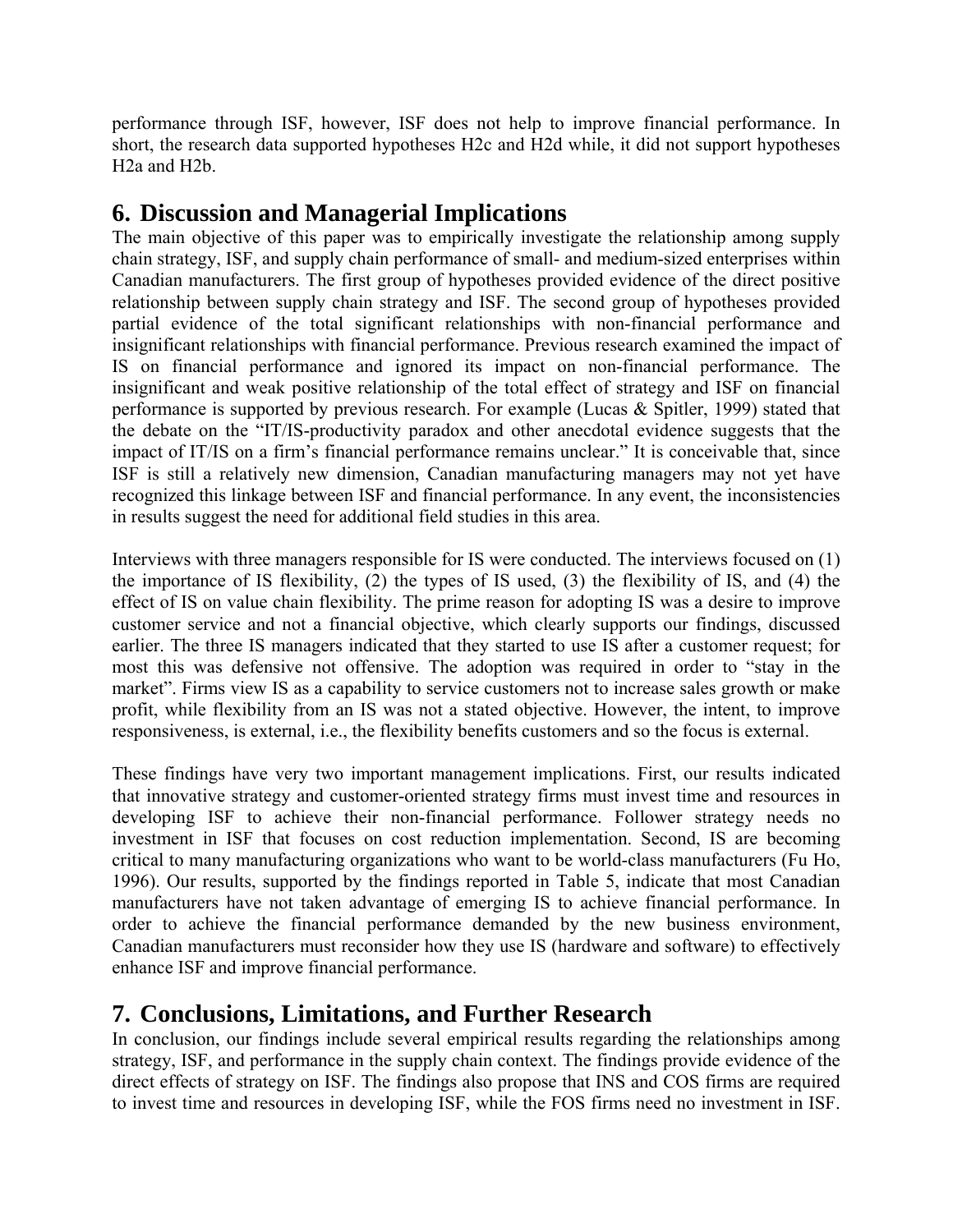The research results supported by the findings reported in Table 5 indicate that ISF had a positive direct relationship with CSP and LTP (i.e., a non-financial performance). This is strong evidence that success in business today is not solely determined by a strong cash flow or meeting a financial budget. Instead, developing appropriate information systems, competency, and skills in areas such as team-based problem solving, customer service, quality, and innovation are much more important. These are, however, not easily measured in financial terms.

The measures of ISF and strategy dimensions used to rate the supply chain organizations are a possible limitation of the research study. Research in the area of supply chain flexibility should try to establish operationally useful measurement criteria across different industries to facilitate empirical study. However, since there has yet to be a consensus in the literature on the appropriate measures of ISF and supply chain strategy dimensions, we see the measures employed in this research as contributing to the ongoing debate. The research study was limited to the manufacturing industry in the Canadian geographical region. It will be very interesting to see if there are regional variations when compared to the findings of this research study. Though the sample in the study represents several industries, the research study focused only on SME firms. We recommend that managers use caution in generalizing the findings of this study to larger firms, which could be included in future research endeavors.

#### *References*

- Armstrong, J. S. and Overton, T. S., "Estimating Non-Response Bias in Mail Surveys," Journal of Marketing Research*,* 14(3): 396-402, 1977.
- Bentler, P.M. and Bonett, D.G., "Significance Tests and Goodness of Fit in the Analysis of Covariance Structure," Psychological Bulletin, 88(3): 588-606, 1980.
- Byrd, T. A. and Turner D. E., "Measuring the Flexibility of Information Technology Infrastructure: Exploratory Analysis of a Construct," Journal of Measurement Information Systems, 17(1):107-208, 2000.
- Chang Shih, C. Chen-Lung, Y. Hsin-Chia, C., and Chwen S., "Manufacturing Flexibility and Business Strategy: an Empirical Study of Small and Medium Sized Firms," International. Journal of Production Economics, 83:13–26, 2003.
- Cronbach, L. J., "Coefficient Alpha and the Internal Structure of Tests," Psychometrika, 16: 297- 334, 1951.
- Duclos, L. K., Vokurka, R. J., and Lummus R. R., "A Conceptual Model of Supply Chain Flexibility," Industrial Management & Data Systems, 103(6):446-456, 2003.
- Ettile, J. and Penner-Hahn, J. D. "Flexibility Ratios and Manufacturing Strategy," *Management Science*, 40(11):1444-1454, 1994.
- Fu Ho- Chin., "A Strategic Alignment Approach Information Technology Implementation Strategies for Manufacturing Organizations" International Journal of Operations & Production Management, 16(7):77-100, 1996.
- Gerwin, D., "Manufacturing flexibility: a strategic perspective," Management Science, 39(4): 395-410, 1993.
- Gunasekaran, A., "Supply Chain Management: Theory and Applications," Editorial, European Journal of Operational Research, 159(2): 265-268, 2004.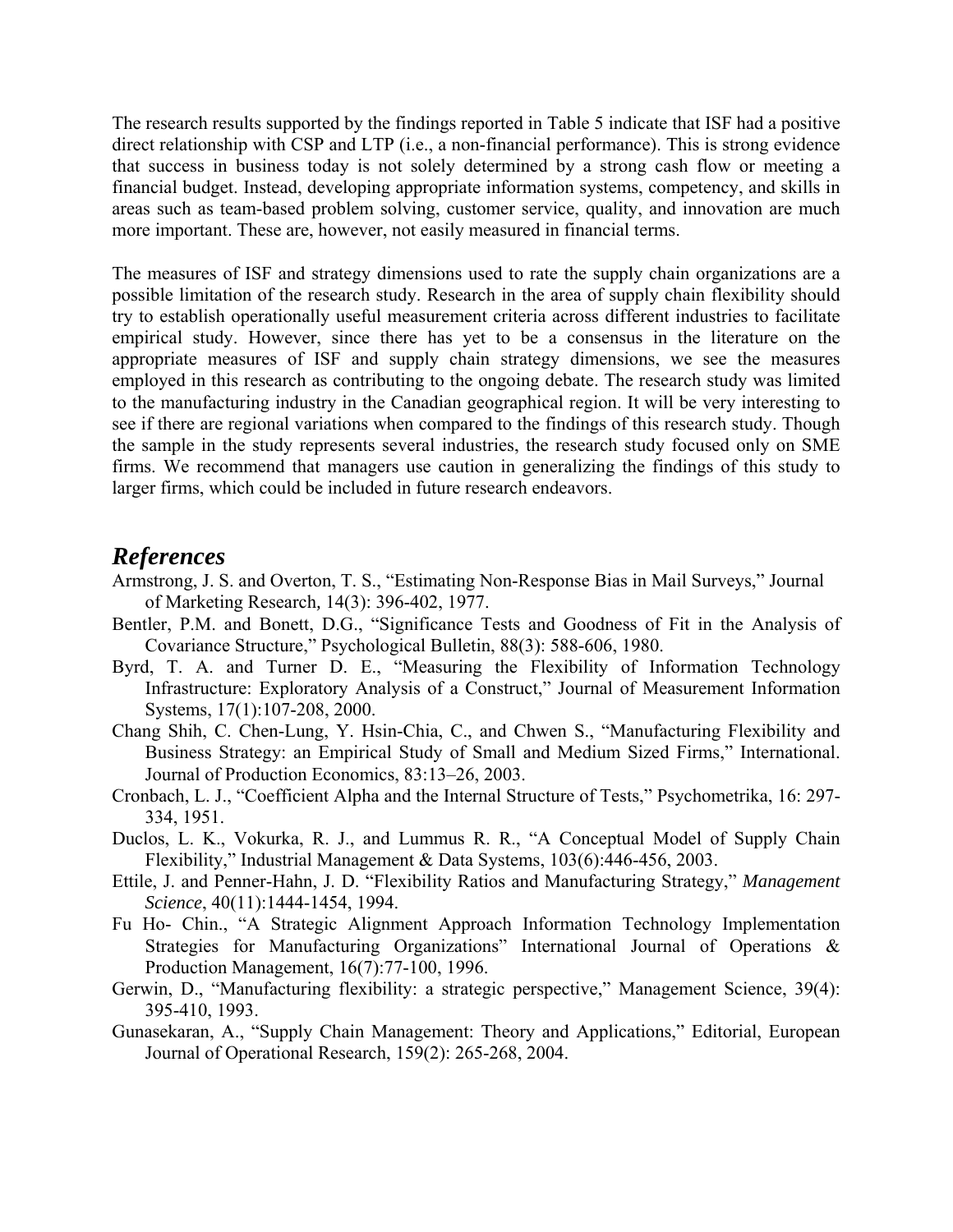- Gupta, Y. P. and Somers, T.M., "Business Strategy, Manufacturing Flexibility, and Organizational Performance Relationships: A Path Analysis Approach," Production and Operations Management, 5(3): 204–233, 1996.
- Hagmann, C. and C., McCahon, (1993) "Strategic Information Systems and Competitiveness," *Information and Management,* Vol. 25, pp. 183–192.
- Joreskog, K.G. and Sorbom, D. (2001), "LISREL 8: User's Reference Guide, 2nd ed.," *Scientific Software International*, Lincolnwood, IL.
- Katz, P., Pagell, D. J., and James, M. B. (2003), "Strategies of Supply Chain Communities," *Supply Chain Management: An International Journal*, Vol. 8 No. 4, pp. 291-302.
- Kim, S. W. (2006), "The Effect of Supply Chain Integration on the Alignment between Corporate Competitive Capability and Supply Chain Operational Capability," *International Journal of Operations & Production Management*, Vol. 26 No.10, pp. 1084-1107.
- Kumar, V., Fantazy, K. A., Kumar, U., and Boyle, T. A. (2006), "Implementation and Management Framework for Supply Chain Flexibility," *Journal of Enterprise Information Management,* Vol.19 No. 3, pp. 303-319.
- Lambert, D.M. and Stock, J.R., (1993), "Strategic Logistics Management," 3rd Edition. *Irwin*, Homewood, IL.
- Lucas Jr., H. C. and Spitler, V. K. (1999) "Technology use and performance: A field study of broker workstations," *Decision Sciences,* Vol. 30 No. 2, pp. 291– 311.
- Lynn L. X. L. (2000), "Manufacturing Capability Development in a Changing Business Environment," *Industrial Management & Data Systems*, Vol. 100 No. 5/6, pp. 261-270.
- Narasimhan, R. and Jayaram, J. (1998), "Causal Linkages in Supply Chain Management: an Exploratory Study of North American Manufacturing Firms," *Decision Sciences*, Vol. 29 No. 3, pp. 579-605.
- Nunnally, J. C. (1978), *Psychometric Theory*, McGraw Hill, Englewood Cliffs, N.J.
- Ody, P. and Newman, S., (1991), "Speeding up the supply chain," *International Journal of Retail and Distribution Management*, Vol. 19 No. 5, pp. 4-6.
- Sanchez, A. M and Perez, M. (2005), "Supply Chain Flexibility and Firm Performance: A Conceptual Model and Empirical Study in the Automotive Industry," *International Journal of Operations & Production Management*, Vol. 25 No. 7, pp. 681-700.
- Suarez, F. F., Cusumano, M. A., and Fine, C. H. (1991), "Flexibility and Performance: A Literature Critique and Strategic Framework," Sloan School of Management, MIT, Working paper, pp. 50-91.
- Suarez, F. F., Cusumano, M. A., and Fine, C. H. (1996), "An Empirical Study of Manufacturing Flexibility in Printed Circuit Board Assembly," *Operations Research*, Vol. 44, No. 1 pp. 223-240.
- Vickery, S., Calantone, R., and Droge, C. (1999), "Supply Chain Flexibility: An Empirical Study," *Journal of Supply Chain Management*, Vol. 35 No. 3, pp. 16-24.
- Vokurka, R. J. and O'Leary-Kelly, S. W. (2000), "A Review of Empirical Research on Manufacturing Flexibility," *Journal of Operations Management*, Vol.18, pp. 485-501.
- Wadhwa, S. K.S. and Rao, K. S. (2003), "Flexibility and Agility for Enterprise Synchronization: Knowledge and Innovation Management Towards Flexibility," *Studies in Informatics and Control*, Vol. 12 No. 2, pp. 111-128.
- Weill, P. (1993), "The Role and the Value of Information Technology Infrastructure: Some Empirical Observation," *Strategic Information Technology: Perspective on Organization Growth and Competitive Advantage*. Middleton, PA Idea Group, pp, 547-572.